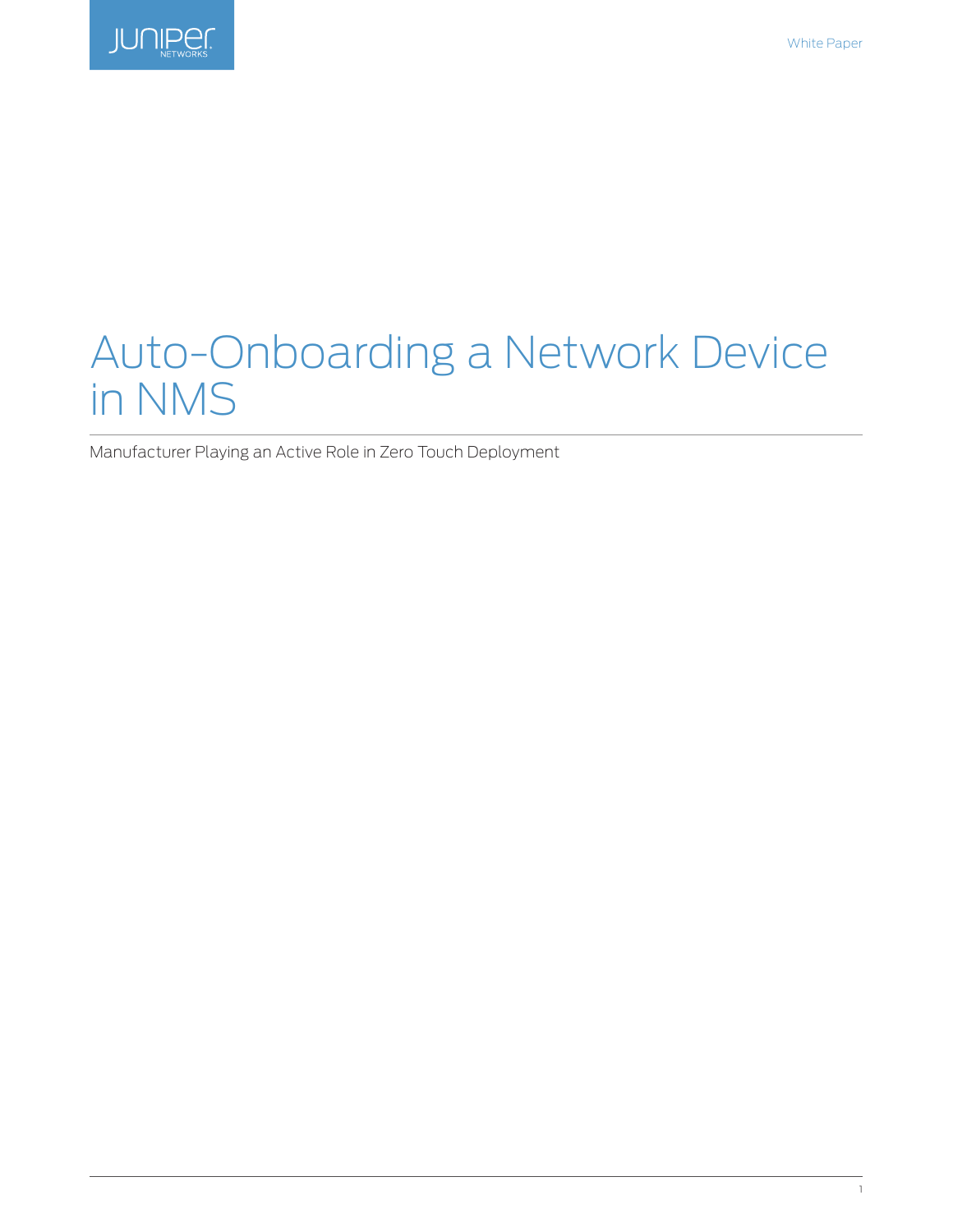# **Table of Contents**

# List of Figures

References Zero Touch IETF Draft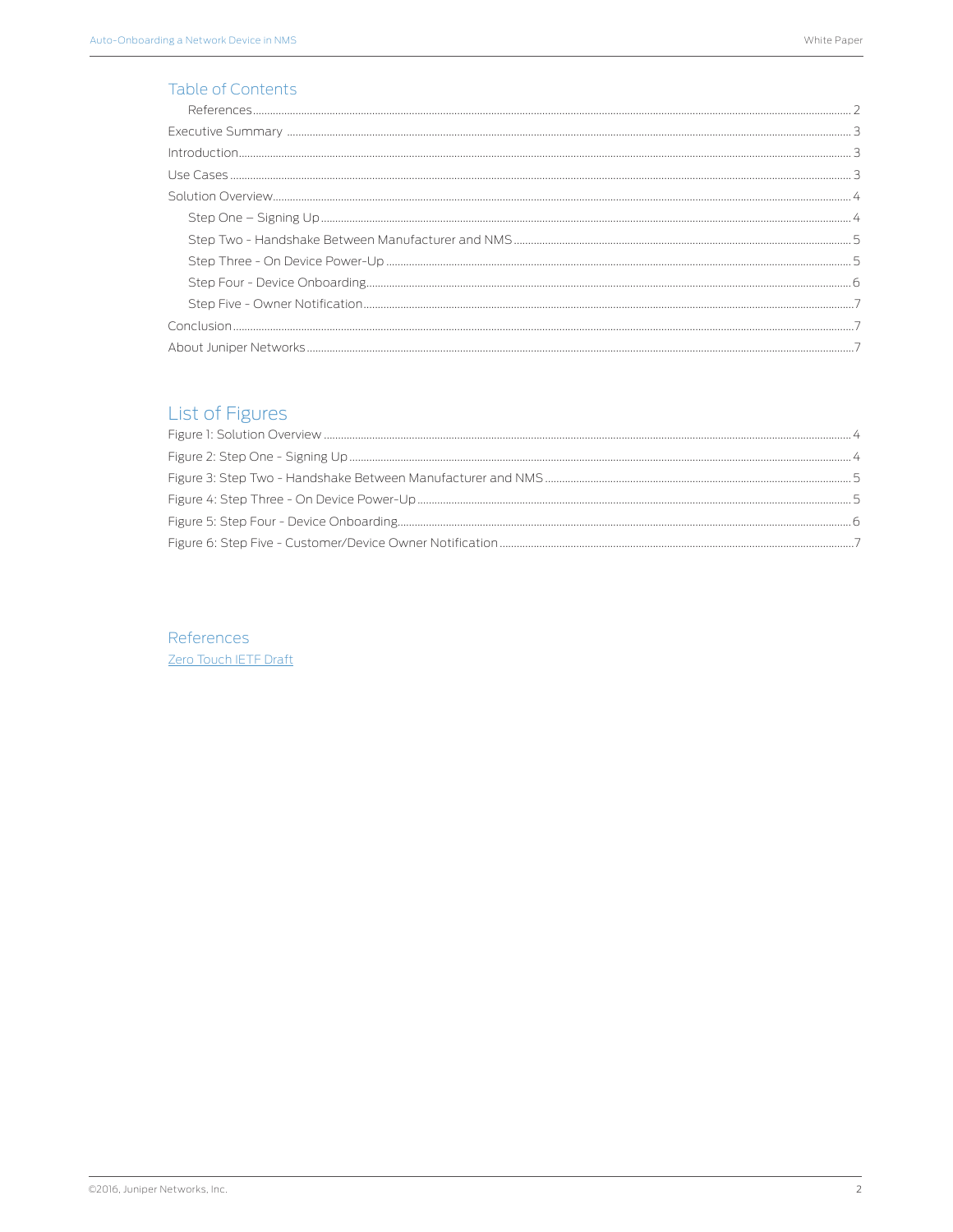# <span id="page-2-0"></span>Executive Summary

A typical telecom customer procures network devices from manufacturers and then has the network management system (NMS) manage them. A customer would like to have the devices onboarded to NMS seamlessly when they are powered on. This white paper provides a proposal where one or more devices can be onboarded to the NMS without any intervention from the customer.

# Introduction

The solution presented in this document is an extension to the solution presented in the *Zero Touch IETF Draft*. This solution covers the scenario where a device connects to a manufacturer-hosted bootstrap server returning "redirect information," and the manufacturer-hosted redirect server securely connects to the deployment-specific NMS to provide just-in-time device registration. In comparison, the *Zero Touch IETF Draft* leaves open how the NMS is configured, assuming that the customer might do it after having received device shipping information from the manufacturer.

This solution automates the registration of a device to an NMS, so the NMS knows that it should expect the device and can establish a secure connection to the device. This solution automates the device registration into NMS without any involvement from the customer. The customer is notified by NMS at completion of device registration. However, this solution does not cover NMS. Once the connection is established, NMS can complete the operational configuration of the device—part of the bootstrapping process.

| Entity                | Description                                                                                                                |
|-----------------------|----------------------------------------------------------------------------------------------------------------------------|
| Customer/device owner | Procures telecom equipment and uses NMS to manage them.                                                                    |
| Manufacturer          | A manufacturing telecom equipment reseller or partner.                                                                     |
| NMS                   | A management system that manages the telecom equipment. This can be an NMS hosted<br>by an owner/manufacturer/third-party. |

The entities that participate in this solution are described in the following table:

### Use Cases

A customer/device owner procures a network device from a manufacturer. (This can apply to one or more devices from one or more manufacturers.) The customer identifies the NMS that will be used to manage the device. The customer then registers the manufacturer with the NMS. The NMS provides handshaking details to the customer for the manufacturer. The customer shares this information with the corresponding manufacturer. Once the customer installs the device and powers it on, the device connects to the manufacturer. The manufacturer then validates the device, informs NMS that a new device is going to connect to it, and informs the device how to connect to NMS. The device then connects to NMS, which onboards the device.

The following sections provide the workflow for this use case. The workflow covers the following basic steps (interactions):

- 1. Customer/device owner signs up.
- 2. Handshaking occurs between the manufacturer and NMS.
- 3. Device powers up.
- 4. Device onboarding occurs.
- 5. Customer/device owner notification occurs.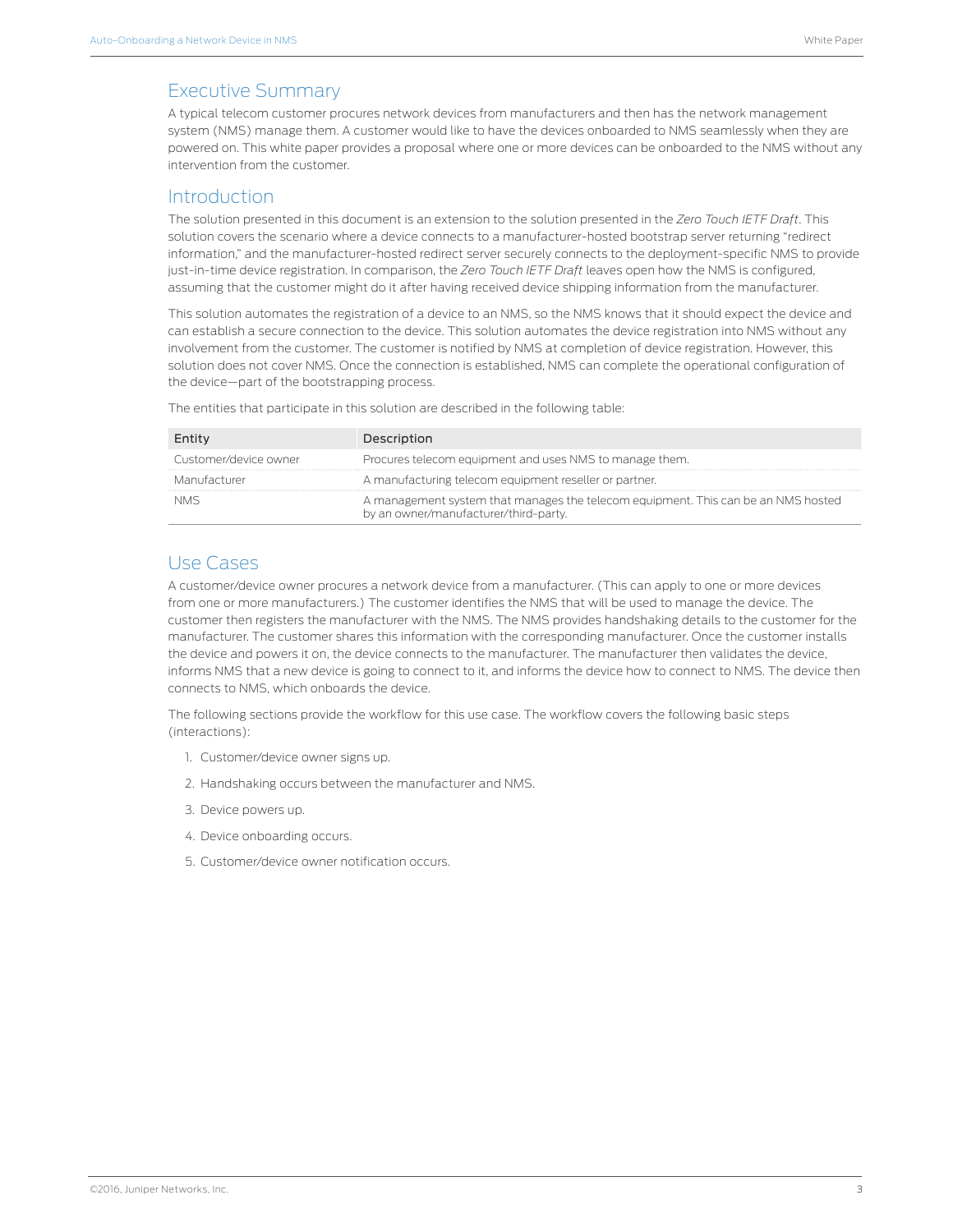# <span id="page-3-0"></span>Solution Overview

Figure 1 gives an overall workflow of interactions between various entities involved in onboarding a device. The workflow is divided into logical steps, with each interaction or step explained in the subsequent sections.



The first step is the customer/device owner registering with NMS and the manufacturer.

The order should not matter. However, here we have kept the manufacturer later as it is possible that a customer might work with multiple manufacturers and expect a single NMS to manage multivendor devices.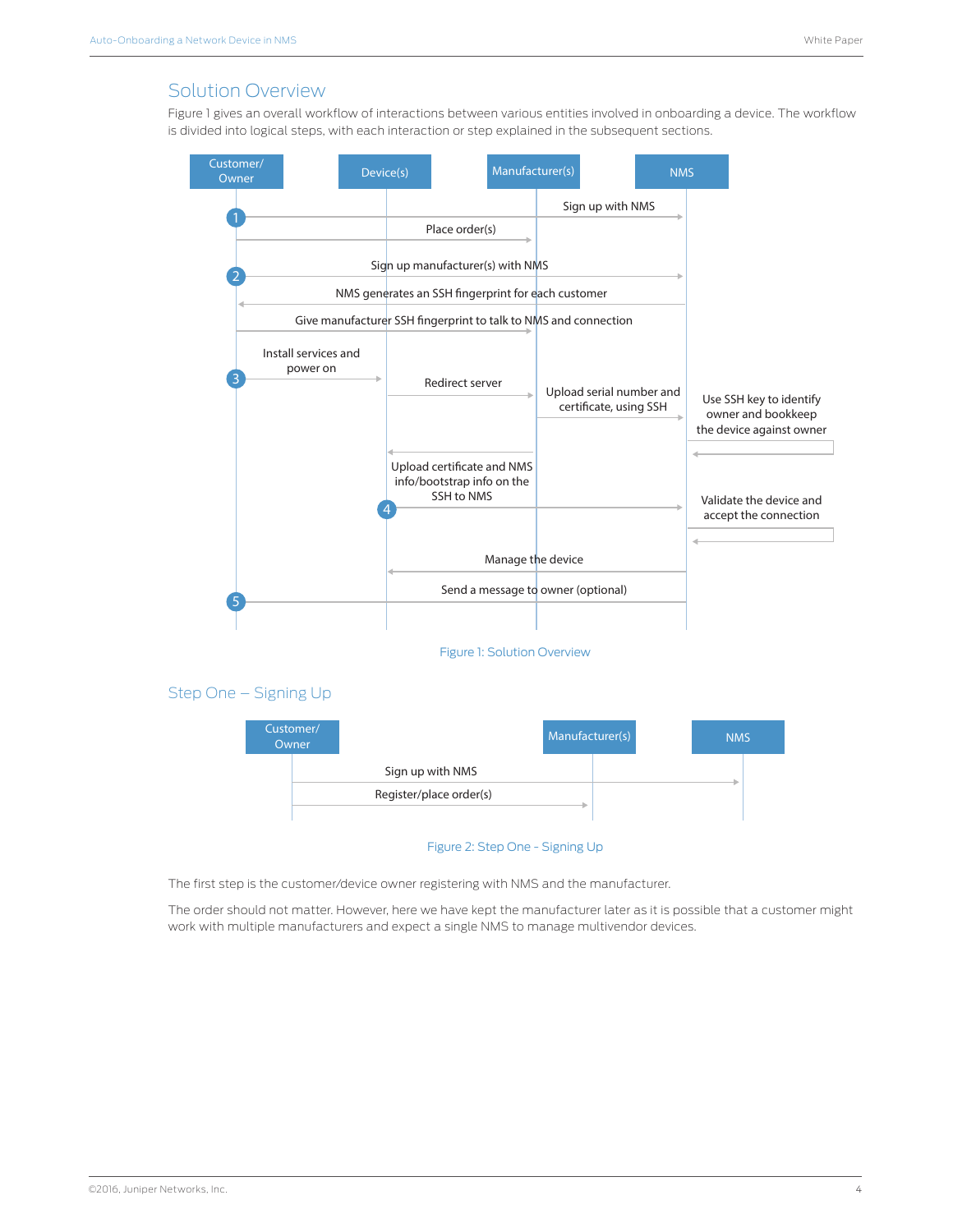#### <span id="page-4-0"></span>Step Two - Handshake Between Manufacturer and NMS



Figure 3: Step Two - Handshake Between Manufacturer and NMS

This interaction looks into the mechanism for a secure handshake between the manufacturer and NMS. Following are the details:

- 1. The customer/device owner registers the manufacturer. The NMS collects the following information:
	- Manufacturer name
	- Manufacturer server/DNS name

2. NMS creates a user account, generates a passphrase for the manufacturer, and provides the following information:

- Generates an SSH key for the user.
- Shares the SSH fingerprint for the user.
- Shares the username and password.
- Provides activation server details/deployment-specific bootstrap server. Both of these entities can be the NMS itself.
- Provides outbound SSH connection details.

This can also be done during manufacturer and NMS handshake at device power-on.

3. The customer/device owner shares this information with the manufacturer.

#### Step Three - On Device Power-Up



Figure 4: Step Three - On Device Power-Up

This interaction handles handshaking between the manufacturer and NMS:

- 1. Customer/device owner installs the device and powers it on.
- 2. Device connects to the redirect server. The redirect server uses the serial number of the device and determines what has to be done.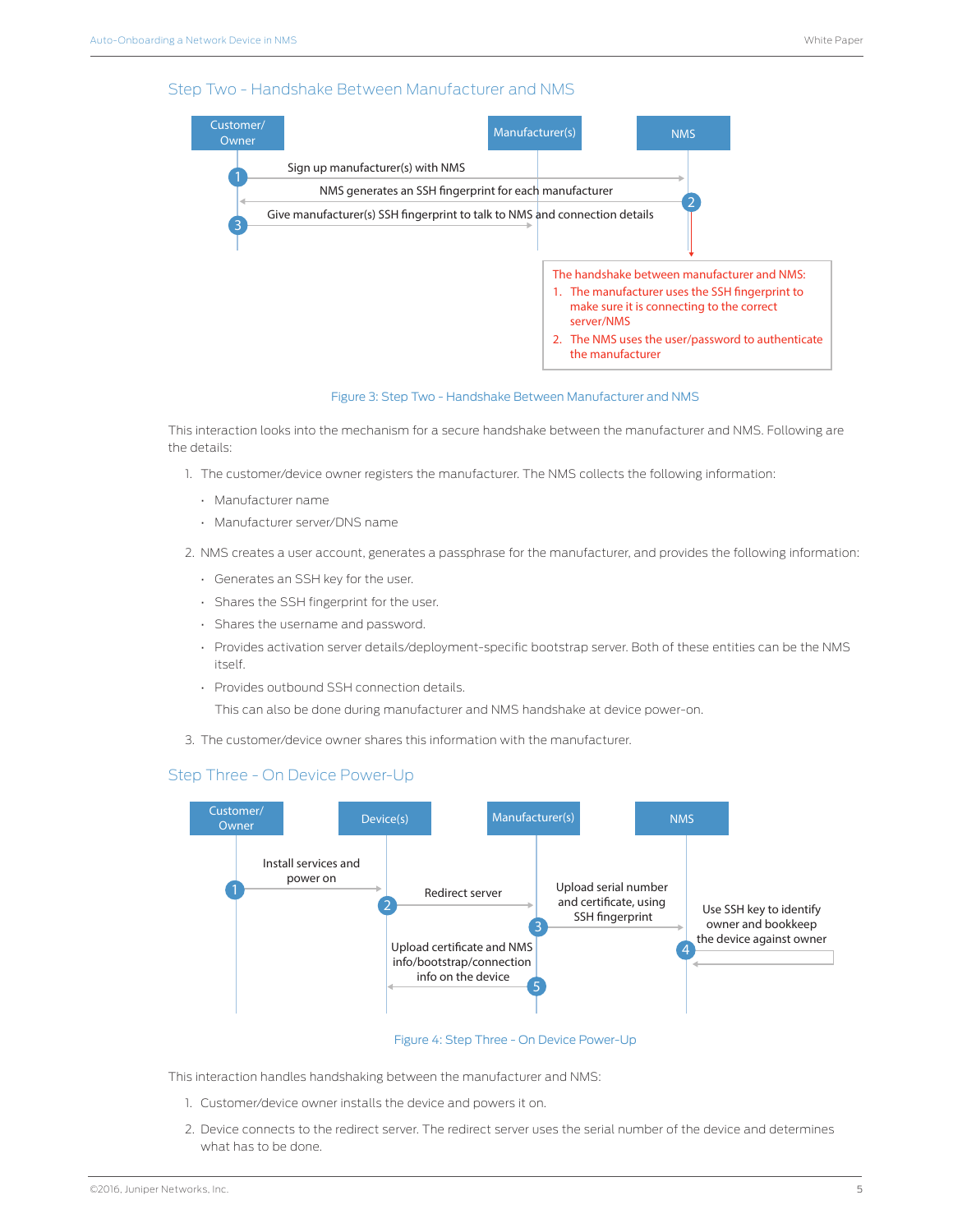- <span id="page-5-0"></span>a. On device power-up, it looks for redirect information. This can be available from:
	- Default factory settings
	- Using a USB flash drive connected to it.
	- Connecting to a DHCP server, which provides redirect information.
- b. A redirect server can/will behave as a redirect or bootstrap server.
- c. The redirect server will first authenticate the device to make sure it is genuine; this can be done by:
	- Validating a preinstalled/factory default certificate
	- Using a secure key
- d. The server will also do the job of handshaking with the NMS (activation server/deployment specific bootstrap/ NMS itself) and the device.
- 3. Manufacturer connects (via SFTP) to NMS:
	- a. Uses the NMS information associated with the customer/device owner.
	- b. Connects to the NMS using SSH username/passphrase. Only SFTP needs to be allowed, as the primary purpose of this handshake is bookkeeping for NMS.
	- c. Uses SSH fingerprint to authenticate the server (NMS).
	- d. Shares device information as an XML file (Yang-based):
		- Serial number, customer/device owner name
		- Uploads the certificate
- 4. This step can happen parallel with step 5. If this needs to be done in steps, NMS should happen first, followed by the device.

The NMS takes the following action when the manufacturer connects to it:

a. Authenticate the user/manufacturer.

Uses the customer information to determine if the manufacturer is authorized by the customer.

- b. Bookkeep the device serial number and certificate.
- 5. The manufacturer pushes the bootstrap server details/activation server details/connection details on to the device.

#### Step Four - Device Onboarding



#### Figure 5: Step Four - Device Onboarding

This step handles the handshake/connection between the device and the NMS:

- 1. The device uses outbound SSH to connect to NMS.
- 2. NMS authenticates the device and accepts the connection.

The certificate and serial number are used to authenticate the device.

3. NMS is now ready to manage the device, and can also perform any preconfiguration on the device.